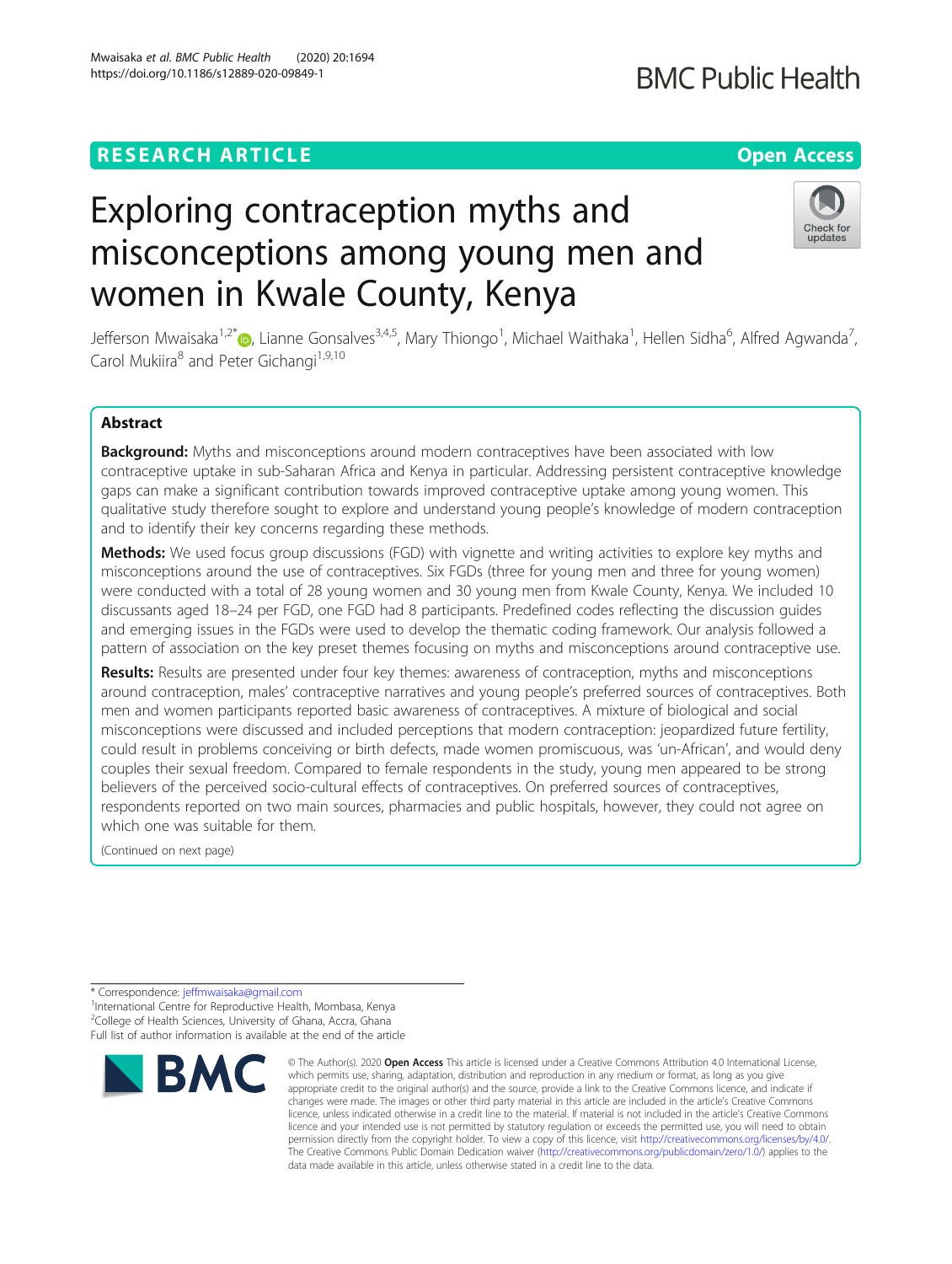#### (Continued from previous page)

**Conclusions:** This study revealed the presence of a mixture of biological and social myths and misconceptions around contraception, with young men also strongly adhering to these misconceptions. The low level of contraceptive knowledge, particularly on contraceptive fears as revealed by the study demonstrate critical gaps in sexual and reproductive health (SRH) knowledge among young people. Improved SRH literacy to address contraceptives' fears through appropriate and gender specific interventions to reach out to young men and women with factual SRH information may therefore contribute to increased uptake of SRH services including modern contraceptive methods.

Keywords: Modern contraceptives, Young men and women, Kenya

#### Background

Unmet need for modern contraceptives in sub-Saharan Africa (SSA) is high, with an estimated 53 million (60%) of 89 million women in need of contraceptives [[1\]](#page-8-0). This need for contraception is often higher among young women. In Kenya, in particular, young people below the age of 25 constitute approximately 66% of the country's population, and often experience some of the poorest sexual and reproductive health (SRH) outcomes [[2\]](#page-8-0). The Kenya Demographic and Health Survey (KDHS) of 2014 indicated that 18% of adolescent girls aged 15–19 were already mothers or were pregnant with their first child [[3\]](#page-8-0). Childbearing was reported to begin early in Kenya with almost one quarter of women giving birth by age 18 and approximately half by age 20 [\[3](#page-8-0)]. Contraceptive prevalence rate among sexually active unmarried girls aged 15–19 years in Kenya is 49 and 64% among those aged  $20-24$  years  $[2, 3]$  $[2, 3]$  $[2, 3]$ . Moreover, the recent KDHS established that 12% of young women and 21% of young men aged between 15 and 24 years had their sexual debut before age 15, while 47% of young women and 55% of young men between the ages of 18–24 years had their first sexual intercourse before their 18th birthday [\[3](#page-8-0)]. The low prevalence rates of modern contraceptives coupled with early sexual debut increases the potential for unintended pregnancies among young women.

Young women in SSA and Kenya, in particular, are often deterred from using modern contraceptives because of: limited access to contraceptive services; poor quality of available services; limited choice of methods; fear of side-effects; cultural or religious disapprovals; users' or providers' biases; and genderbased barriers [[4,](#page-8-0) [5](#page-8-0)]. Additionally, myths and misconceptions about the suitability of certain methods to particular audiences, such as views by individuals and some healthcare providers that long-acting methods are unsuitable for younger women, contribute to nonuse, discontinuation and low uptake of these methods by young women [[6\]](#page-8-0). Increasing the level of contraceptive use, especially the use of long-acting reversible methods, can have a significant impact on unplanned pregnancies largely affecting young women [\[7](#page-8-0)]. Moreover, addressing contraceptive knowledge gaps and misperceptions can contribute towards improved contraceptive uptake among young women [[4\]](#page-8-0). A multivariate analysis examining associations between modern contraceptive uptake and belief in myths for individuals and communities in Kenya, Nigeria and Senegal found a negative association between belief in myths and contraceptive use in all the three countries. In Kenya, the study found that, a one-point increase out of a total 8 points in the number of myths believed by a woman was associated with a 35% decrease in her likelihood of using any modern method. Furthermore, Kenya was found to have the highest proportion of men and women agreeing with family planning myths [[8](#page-8-0)]. Similar concerns around longterm fertility impairment and dangers of prolonged use have been observed in both urban and rural Kenya [\[9](#page-8-0)]. Comparably, a cross-sectional study in Ethiopia determined that women who had no myths and misconceptions towards long acting and permanent contraceptives (LAPMs) were more likely to use LAPMs compared to their counterparts who believed in contraceptive myths and misconceptions [[10\]](#page-8-0). Most personal experiences of contraceptive use in Kenya include IUD, injectables pills, implants and male condoms [\[4](#page-8-0)]. Injectables however are the most widely used followed by implants and the pill across all sexually active women of different age groups and other demographic characteristics including marital status [[3](#page-8-0)].

Despite prior research on contraceptive uptake associating male partner's knowledge and attitudes towards modern contraceptives with women's contraceptive use [[11\]](#page-8-0), most of the studies in Kenya focus on women's perspectives [\[12](#page-8-0)]. Few studies have captured the contraceptive narratives from young men and women in SSA and Kenya in particular. Moreover, young women between the age of 15–24 face a significantly higher burden of unmet need for contraception compared to older women [[13,](#page-8-0) [14](#page-8-0)] with little insights regarding their contraception perspectives. Therefore, this qualitative study sought to explore and understand both young men's and women's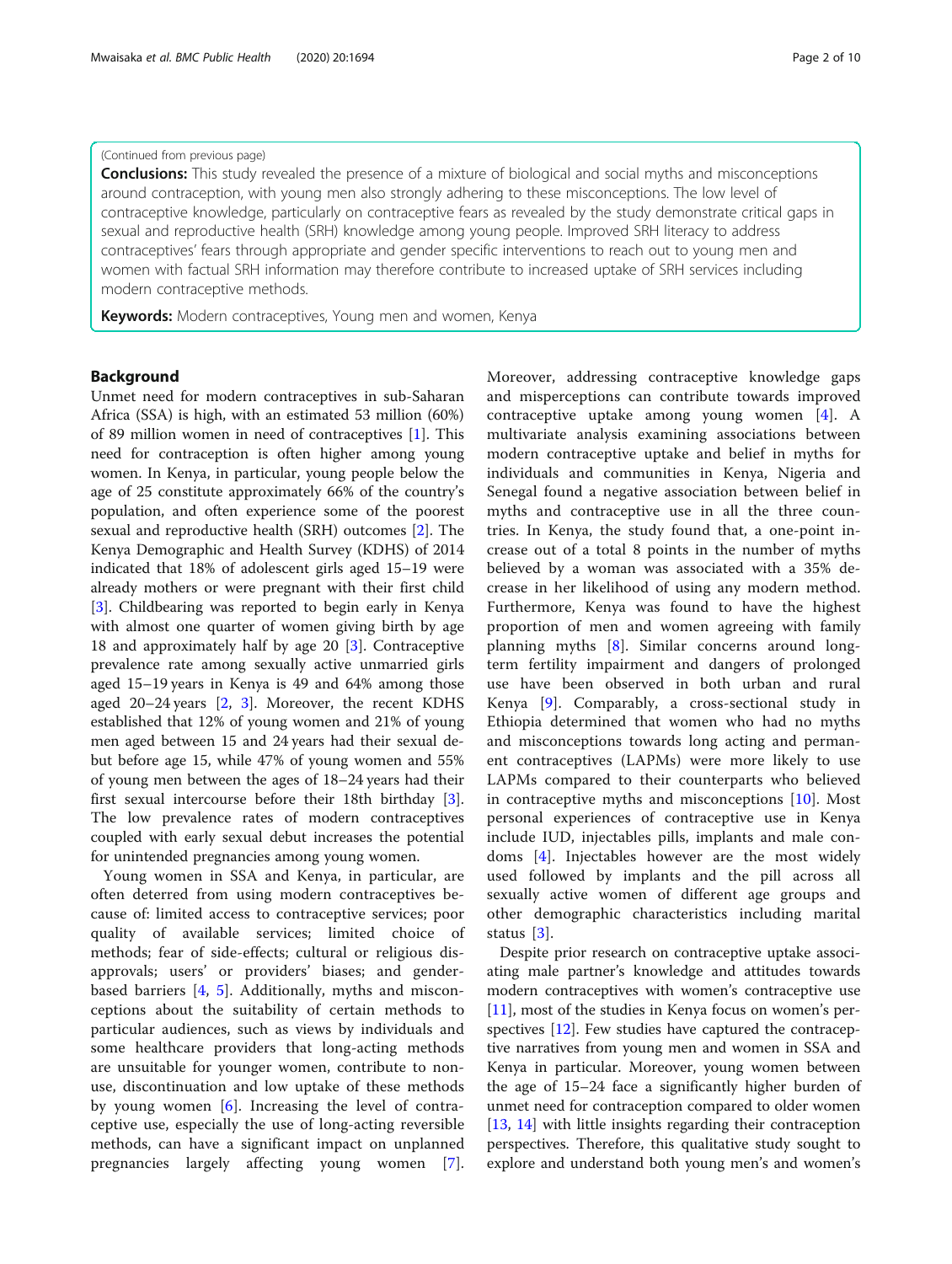knowledge of modern contraception and to identify key concerns regarding the use of contraceptives. Findings from this study will provide additional insights to policy makers and program managers in the design of appropriate age and gender specific SRH interventions aimed at addressing unfounded contraceptive fears and misconceptions.

#### Materials and methods

#### Study design and setting

This is a qualitative study involving young people (men and women) aged 18–24 conducted in a peri-urban region of Ukunda in Kwale County, Kenya utilizing focus group discussion. These FGDs were part of a larger study [[15\]](#page-8-0) which used a randomized controlled trial to assess the effect of a mobile health intervention that provided sexual and reproductive health information to young people via text messages on their mobile phones in Kenya and Peru. The FGDs took place prior to the RCT and aimed to confirm key myths and misconceptions around contraceptive use and common reasons for not using them.

The study's formative phase [[16\]](#page-8-0) included young people between the ages of 15–24, but established that a majority of young people aged 15–17 years did not own their own phones (instead shared them with siblings and other relatives). Mobile phone ownership was an established eligibility criterion for this mobile health intervention study; therefore, for subsequent stages (including these FGDs), the decision was made to limit participation to those between 18 and 24.

#### Study procedures

Purposive sampling was used to select study participants residing in the study area. Resident enumerators in the larger digital health study were used to recruit study participants. Participants were identified based on their specific characteristics including participants' ability to communicate their sexual life experiences in an articulate manner, relates to the culture of the targeted community and their willingness to participate. Eligibility was based on age ranging 18–24 years for both sexes, literacy levels (able to read and write) and being a resident of Kwale County. The ability to read and write regardless of any schooling level was considered for these FGDs since participants were required to anonymously provide written responses prior to starting the group's discussions. The individual responses explored independent thoughts from the participants which guided the discussions. Three interviewers, (note taker, moderator and one doing the additional writing activities) were trained to facilitate the discussions and FGD activities; they were provided with semi-structured interview guides.

We conducted six FGDs (three for young men, three for young women) with 28 young women and 30 young men from Kwale County. We included an average of 10 discussants aged 18–24 per FGD. The discussions were held at the community social halls in Kwale County and were facilitated by moderators of the same sex. Our FGDs were dynamic, with vignette and private writing activities to explore individual's and groups' key myths and misconceptions around the use of contraceptives. Young people were asked to share what they knew about contraception with the following prompt:

#### Tell me what "contraceptive" means or what you understand by "contraceptive"

An additional activity asked participants to react first individually, and then as a group, to the following vignette:

Vignette: Omar and his partner Mwanakombo are talking about using family planning, but they are nervous about what they have heard from friends. What are some of the things they may have heard which could make them nervous?

After the moderator read the above vignette, participants wrote their responses on large cards – an anonymous, individual activity. A second data collector gathered participants' contributions and laid out the responses (grouping similar contributions) for the participants' review. Each FGD group was then asked to discuss and select the most common concerns that young people in their community agreed with.

A semi-structured discussion guide [\(additional file](#page-8-0): Tool 1 Focus Group Discussion Guide for Youth 18–24) developed specifically for this study was used, allowing the phrasing and focus of the questions on each topic and method mentioned by participants to be tailored depending on the group. In addition to the vignette discussions, young people in the study were asked to name and describe the kind of contraceptives they've heard of and where people their age could get contraceptives. Additional discussions involved qualities of an ideal contraceptive-dispensing unit specifically in non-clinical settings as well as what young people thought could be done to improve their contraceptive uptake. All discussions were held in Swahili, and all proceedings were audio recorded, with the participants' consent.

#### Data management and analysis

The discussions were transcribed verbatim, translated into English, coded and analyzed thematically using NVivo version 12. Two researchers (JM and CM) read through all the six transcripts independently and held a session to discuss and agree on overarching themes. A set of predefined codes reflecting the discussion guide as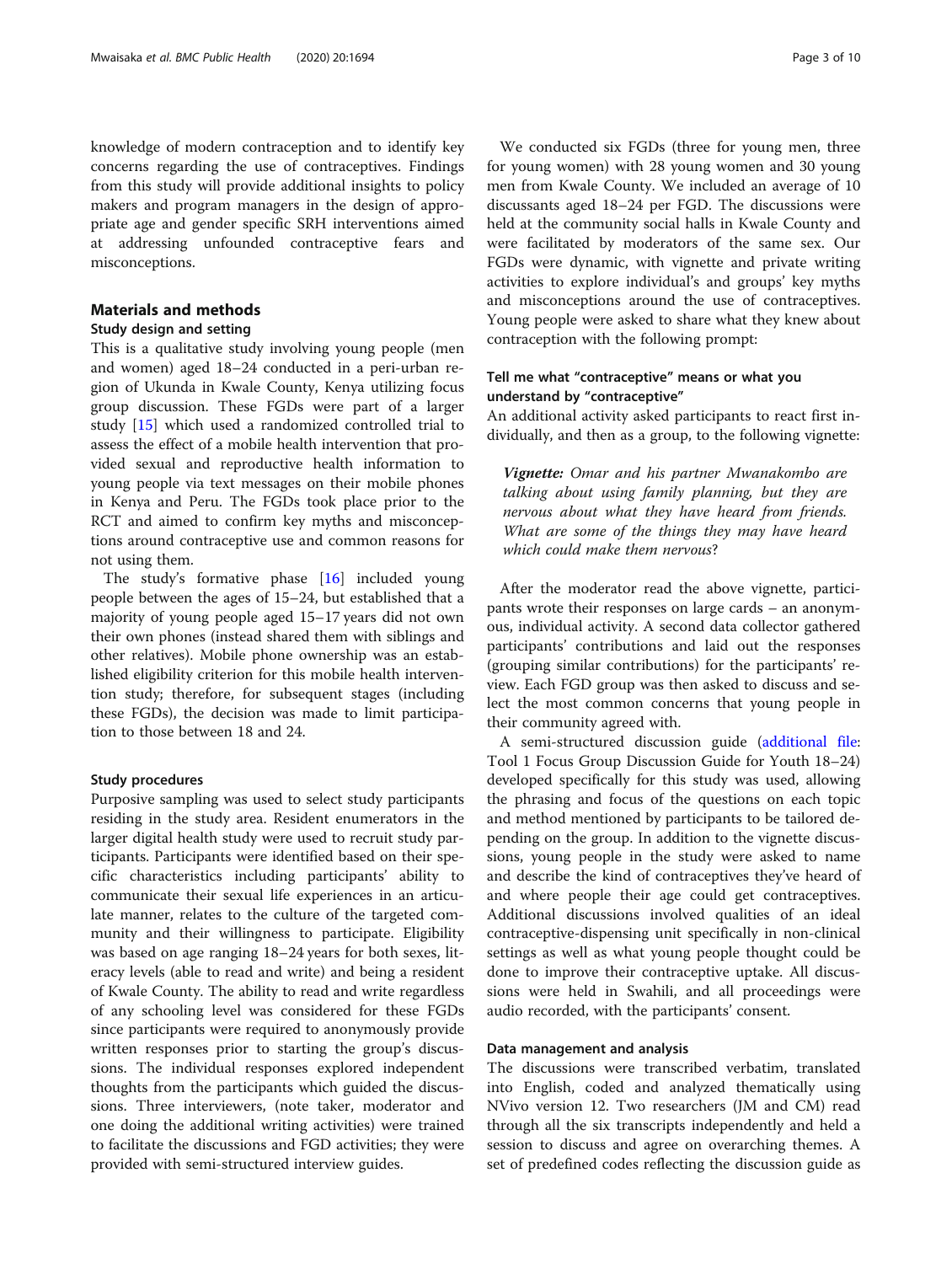well as emerging issues was used in coding the qualitative data. This was followed by a thematic coding framework in assessing the transcripts. Our analysis followed a pattern of association on the key preset themes focusing on awareness, and myths and misperceptions around contraceptives.

Awareness referred to one's ability to identify (name) contraceptives without necessarily understanding how the contraceptive works. Myths in this study refer to misinformation and widely held but false beliefs about contraception that differ from women's concerns regarding documented or experienced method-related side effects. Finally, misconceptions are defined as specific and widespread beliefs about the effects or purpose of contraceptives that are not supported by any scientific evidence [[6\]](#page-8-0). Our analysis and findings are presented in accordance with the Consolidated Criteria for Reporting Qualitative Research (COREQ) [[17](#page-9-0)].

#### Ethical considerations

Ethical clearance was obtained from World Health Organization Institutional Review Board (Protocol WHO A65892 core) and the Kenyatta National Hospital-University of Nairobi Ethics and Review Committee (KNH ERC P550/09/2014). All participants gave written informed consent to participate in the study.

#### Results

Among youth participants (Table 1), 56.7% of male respondents reported to have completed their secondary education compared to 28.6% of females. When disaggregated by age and sex groupings, the proportion of females in dating relationships was relatively high compared to their male counterparts (46.4 and 26.7%, respectively). In this study, those dating or reported as friends with benefits referred to a participant who had a regular sexual partner with whom they enjoyed spending time, without any formal agreement to marry. Married or engaged, on the other hand was reported by those with sexual partners and in unions with formal marital arrangements. There were more Muslim female participants (82.1%) than Christians (17.9); by contrast, all male participants were Muslims. This study was done in Kwale County where the Digo community who are predominantly Muslims are the majority. This explains the higher proportion of Muslim participants in the study.

Results are presented under four key themes: (i) awareness of contraception; (ii) myths and misconceptions around contraception; (iii) males' contraceptive narratives and young people's preferred sources of contraceptives.

#### Awareness of contraception

When asked to explain what they understood by contraceptives, both males and females reported awareness of contraceptives, with some providing a combination of descriptions and/or listing of the methods. Injections and the intrauterine device (IUD or the 'coil', as it was called by respondents in the study) were the most frequently identified contraceptives. Other methods mentioned included condoms, withdrawal and rhythm method of birth control. It was clear that young people knew or had heard about

**Table 1** Sociodemographic characteristics of study participants, by sex ( $N = 58$ )

|                              | Youth Males n (%)        | Youth Females n (%)      |
|------------------------------|--------------------------|--------------------------|
| Age range in years           | All (18-24)<br>30 (100%) | All (18-24)<br>28 (100%) |
| Highest school level         |                          |                          |
| Primary incomplete           | 1(3.3)                   | 2(7.1)                   |
| Primary complete             | 1(3.3)                   | 7(25.0)                  |
| Secondary incomplete         | 5(16.7)                  | 3(10.7)                  |
| Secondary complete           | 17(56.7)                 | 8(28.6)                  |
| Tertiary/college             | 6(20.0)                  | 8(28.6)                  |
| <b>Relationship status</b>   |                          |                          |
| Single                       | 20(66.7)                 | 13 (46.4)                |
| Dating/Friends with benefits | 8(26.7)                  | 13 (46.4)                |
| Married/Engaged              | 2(6.6)                   | 2(7.2)                   |
| Religion                     |                          |                          |
| Muslim                       | 30 (100)                 | 23 (82.1)                |
| Christian                    |                          | 5(17.9)                  |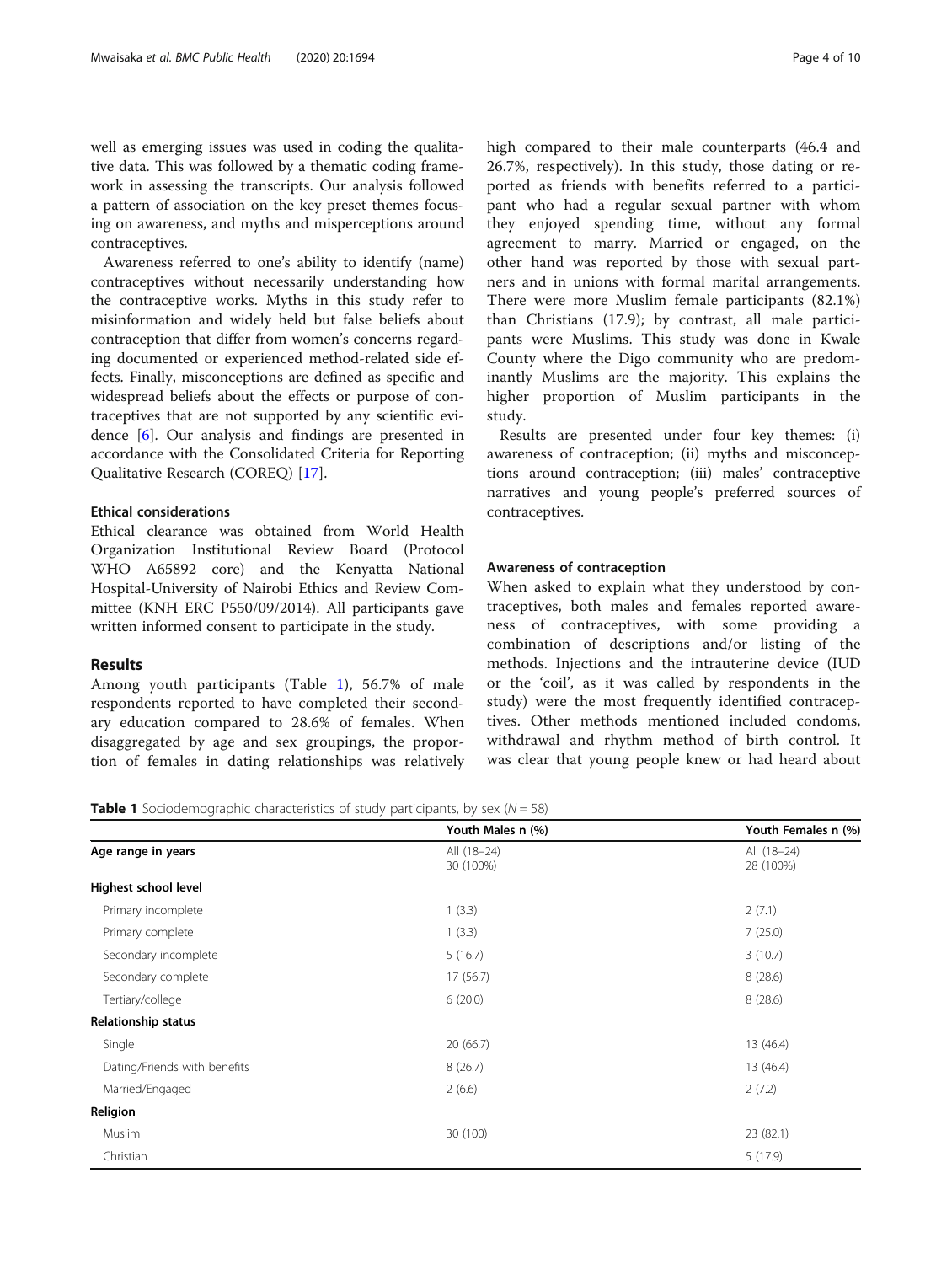contraceptive methods, but had minimal knowledge on how they actually worked.

There are injections that you can use, I don't know how to explain it to you. There are injections when one uses, it will just help you to family plan (Respondent 4, young women FGD 001)

There is something I have heard but I'm not familiar … with a coil, when you get to a hospital, you get the coil ... they put coil to women (Respondent 9, young men, FGD 003)

Compared to young men, young women were more aware of contraceptives in that, not only did they list the contraceptives but also went ahead to explain the perceived duration of effectiveness of some methods like the injection and implant.

To add more on the injection, there is an injection that someone can have for 3 months and there is the implant … which is put here (shows her arm) for 5 years (Respondent 6, young women, FGD 001)

#### Myths and misconceptions around contraception

Male and female participants shared several myths and misconceptions around contraception. Some respondents mentioned that the use of contraceptives jeopardized future fertility and could lead to serious health complications such as prolonged menstrual bleeding, problems conceiving, and birth defects. The most common misconception among both male and female participants was the perceived infertilities mistakenly associated with contraceptives. Hearsays from peers about perceived side effects and misinformation came out strongly in both male and female FGDs. This finding might explain albeit tacitly young people's source of contraceptives' myths and misconceptions.

People say that when you get the injection and if it does not work well for you, you bleed. You will bleed until you cannot get pregnant again and give birth. You will just be bleeding and bleeding, there are people who bleed for many months because of those injections. (Respondent 1, young women, FGD 001)

If for example you want to use the-after-threemonths injection they say that if you use it often, then time comes and you want to stop using it and you want to get pregnant, you may wait for ten good years or forever and you will not get a baby at all. Because … I don't know it makes the egg to get lost and it becomes weak that is what it means by destroying the womb. (Respondent 6, young women, FGD 001)

When they have used contraceptive to prevent them from getting pregnant, if a man and a woman, maybe in some years to come they will have stopped using them and they now want to have children, some of them (children) will be born with abnormalities, not as usual children but deformed and underweight. (Respondent 9, young men, FGD 001)

Participants also reported fears that IUDs could be pushed inward during sexual intercourse and damage the women's reproductive organs. This came from the belief that the perceived 'discomfort' during sexual intercourse inaccurately believed to be experienced by users of IUDs is as a result of the IUD moving out of its normal position thereby making it 'exposed' during sexual intercourse.

I heard about the coil, that coil is inserted here in the womb, the time you are having sex with that person and he pushes it inside already he would have messed up everything, it will force you to remove it. (Respondent 4, young women, FGD 001)

#### Men's contraceptives narratives

Men in the study had their own strong concerns about adverse socio-cultural effects of contraceptives. Several of these related to sexual relations between couples and sexual desire. Some reported that contraceptives contribute to decreased sexual desires among women, 'forcing' men into infidelity.

Other negative effect is that, it breaks marriages because those drugs lower women's sexual feelings, so if you (as a man) were used to like four sex rounds a week, this will reduce to two times, it will be a must for you to go outside you will not agree. (Respondent 4, young men, FGD 002)

Somewhat counterintuitively, contraceptives were also perceived to contribute to infidelity on the part of women. As a result, male respondents worried about the effect of contraception on the trust in a relationship. This was seemingly because, with reduced risks of getting pregnant, young men thought that their women will increase their sexual frequency and with more partners. This goes further to explain the contraception confusion displayed by young men; while others opined that contraceptives would decline their sexual rights due to their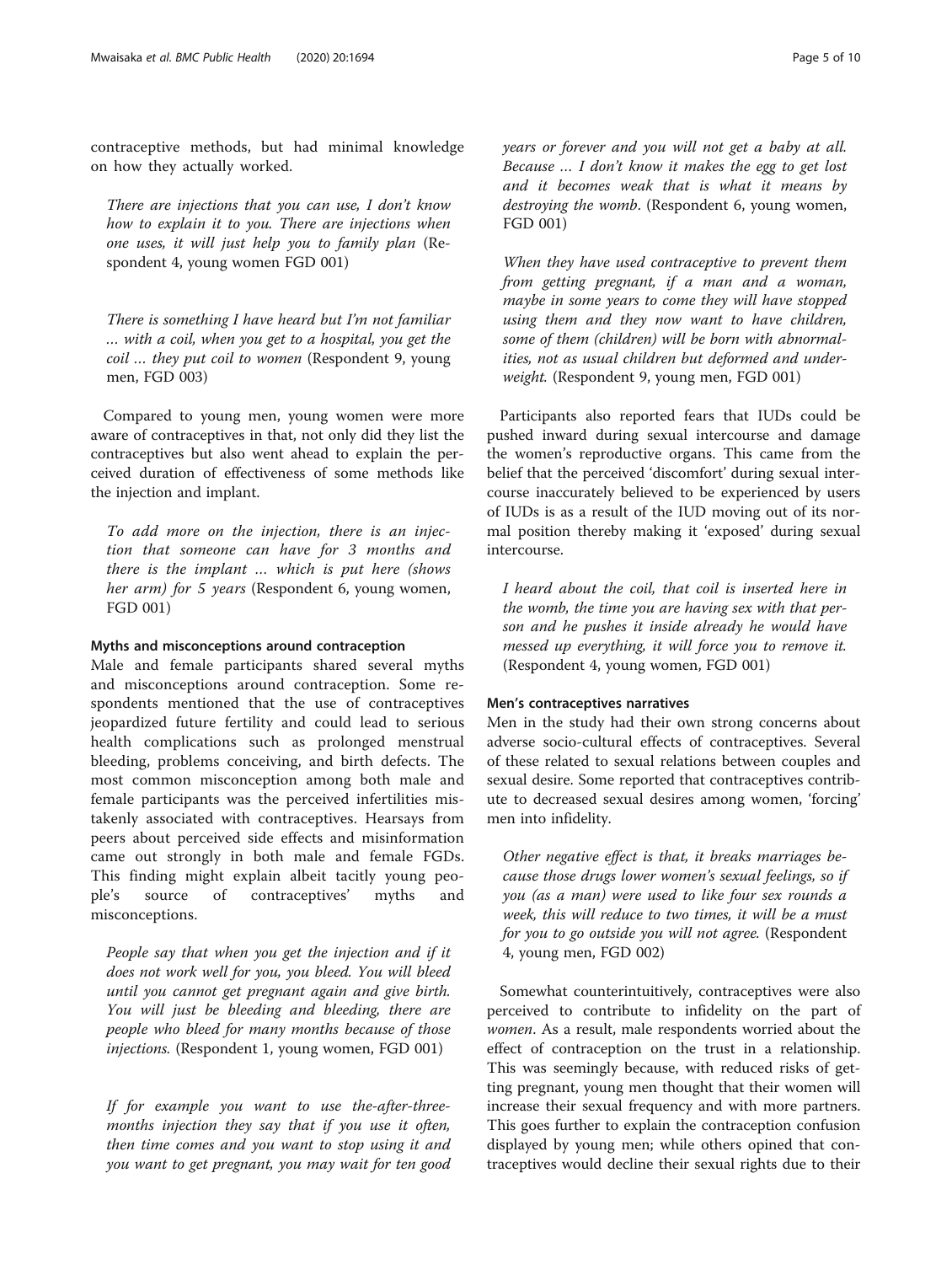women's reduced sexual desires, their counterparts in the same age group had contrasting beliefs relating to the sexual effects of contraceptives.

We have trusted one another, and the wife takes those contraceptives and prevented herself from pregnancy, there will be no trust between us because one (wife) knows that she can have sex with anyone from outside and not getting pregnant, so I will not trust her (Respondent 2, young men, FGD 001)

In short it means untrustworthiness because you cannot get pregnant, … so maybe you will be having sex with someone or feel free to have sex anyhow and thereby infecting your partner with sexual diseases (Respondent 2, young men, FGD 002).

Interestingly, male participants also perceived that contraceptive methods deny couples their sexual freedom and regarded them as an unnecessary burden. Respondents were concerned about the implied prerequisite of always attaching contraception to sex, perceiving their sexual lives to be 'enslaved' to contraception thereby taking away the pleasure of having sex.

I see it as slavery using them, because it will be you and your wife at home and the time you do the marriage act (sex) you will be wearing trust (condom) and then using drugs every time you cannot skip, if you skip it will be a problem, when you say that you are leaving them (family planning pills) also it is a problem. Again, every time you will be going to the hospital or going to the chemist and take drugs, as in a burden, something like that. (Respondent 4, young men, FGD 001)

Among additional socio-cultural concerns, young men in the study also expressed beliefs that it was against 'African' traditions to NOT want children.

First of all, in Africa, Many Africans perceive contraceptives as un-African … In the African communities, children are important … if someone avoids getting a child …, the first year no child, second year no child … husband will now start to worry … And due to that the woman will be divorced (Respondent 6, young men FGD 003)

Finally, young men confused abortion and pregnancy prevention methods, with some participants mentioning that contraceptives could also be used to terminate pregnancies. Some young men in the study reported that by preventing "natural pregnancy progression" after unprotected sex, emergency contraceptive pills served to end an 'existing pregnancy'. It was also established that some participants in the men FGDs couldn't tell the difference between emergency contraceptive pills that prevent pregnancy after unprotected sex and abortion pills that terminate an already existing pregnancy.

Contraceptives are things which prevent one from getting pregnant or if one wants to abort when she has been impregnated by a man (Respondent 2, young men FGD 001)

This confusion resulted in some participants feeling contraceptives were a 'curse'.

You can say it is a curse because it is like doing murder, you will have killed, you can get a curse from God because you are not allowed to kill another for any mistake (Respondent 3, young men, FGD 003)

#### Young people's preferred sources of contraceptives

Although pharmacies and public health facilities were the reported common sources of contraceptives among the respondents, there was no consensus as to where young people would prefer to go for contraceptives. Both male and female respondents expressed varied preferences and dissatisfactions with the two contraceptive sources. These variations ranged from lack of privacy at the public hospitals, attitude of the healthcare providers to the cost associated with getting their preferred methods. Some respondents preferred pharmacies (locally referred to as "chemists") to public facilities because of their privacy nature.

The goodness of the chemist is that there is privacy, because everyone who sells at the chemist is not known to you, but you can go to the hospital and you happen to find relatives who might see you, now when you go to the chemist, one is not asked what they are going to buy (Respondent 3, young women, FGD 001)

Being served by people their age was a reported factor that made pharmacies appeal to young people. Moreover, respondents reported that pharmacies are the preferred sources of contraception because the pharmacies' personnel were considered polite and welcoming as opposed to the reported attitudes displayed by healthcare providers at the public health centres.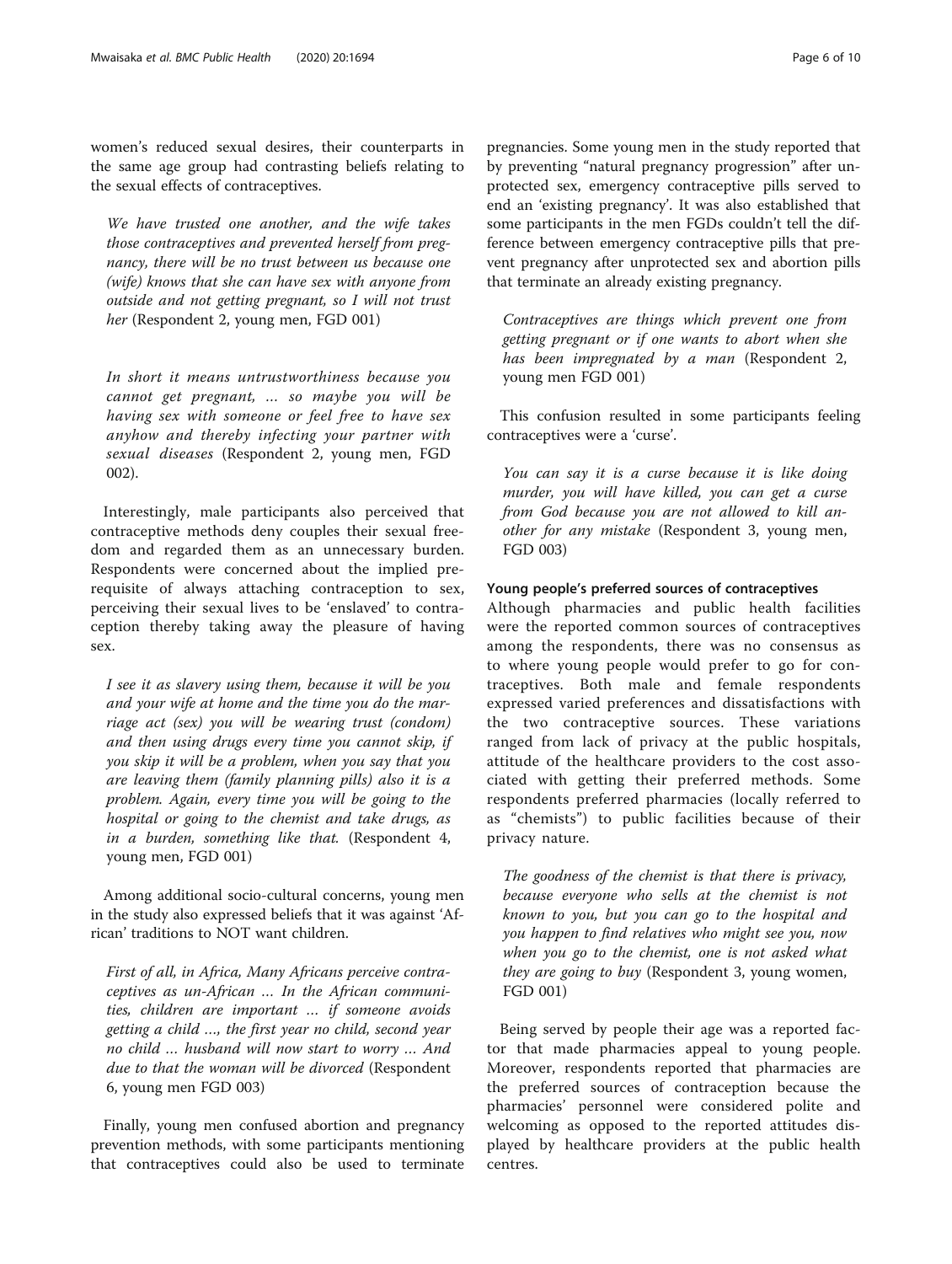Then another reason is that most of those attendants at the chemist are age mates. So when you get there you can express yourself in details and he/she will understand you, unlike at a hospital where you will find an old person is the one serving people. (Respondent 10, Young women, FGD 003)

As my colleague had said, you can get a harsh person at the hospital but when getting to the chemist most of them talk politely and welcoming the customers, they have good language (Respondent 7, young women, FGD 002)

Conversely, and unlike in the previous themes where participants acknowledged and almost approved their colleagues' assertions about contraceptives, the preferred sources presented dissenting opinions. Public hospitals were instead considered ideal by a section of the respondents who opined that unlike pharmacies, public hospitals provided better and professional services and at an affordable cost.

Also at the hospital the services are cheap as compared to places like chemists. You see the hospital might be a government hospital so what he/she needs might be cheap compared to other centers (Respondent 1, young men, FGD 002)

There is better treatment at the hospital compared to these chemists, for example if the service provider is a form four leaver (basic O-level graduate) he will not understand anything, but at the hospital they are good and educated nurses and doctors (Respondent 7, young men, FGD 003)

#### **Discussions**

Most respondents (both men and women) in the FGDs were aware of contraceptives. Nonetheless, findings from this study confirmed that awareness does not translate to accurate knowledge of contraception and how it works. We also identified key myths and misconception that young men and women have against modern methods of contraception. Additionally, we described specific socio-cultural perceptions exhibited by men respondents in the study, which could influence their and their partners' acceptance and use of contraceptives. Finally, we looked at preferences put forth by young people when choosing where to seek contraceptives' services.

Uncertainties about side effects play a key role in young people's disapproval of the effectiveness of modern contraceptives in Kenya [\[4](#page-8-0)]. Unsubstantiated fears about contraceptive safety can lead women to either forgo contraceptive use, opt for less effective methods or even use effective methods incorrectly hence further jeopardizing their overall health [\[6](#page-8-0)]. Consistent to these findings is a qualitative study on barriers to modern contraceptive uptake among young women in Nyanza, Coast and Central regions of Kenya which established that myths and misconceptions were a major barrier to contraceptive uptake and that individual's beliefs about the effectiveness of contraceptives were dependent on social approval by their peers [\[4](#page-8-0)]. The negative perceived effects of modern contraceptives will ultimately contribute to the low uptake if information about modern contraceptive methods continue to be misrepresented [[18\]](#page-9-0).

Misconceptions around future fertility later in life seem to create fear in both young men and women. Prevalence of such myths and misconceptions have also been demonstrated to be existing among young men and women in other studies and national surveys [[3](#page-8-0), [6](#page-8-0), [11](#page-8-0), [18](#page-9-0)–[20](#page-9-0)]. These studies and national surveys established that the perceived interference with future fertility was the main barrier to modern contraceptive uptake among young women. Determining the actual magnitude effect of these myths and misperceptions remains a daunting task, as most quantitative studies fail to distinguish women's concern about documented side effects from unsubstantiated fears about adverse health effects [[6\]](#page-8-0).

Few studies have also attempted to describe the factors contributing to support of modern contraceptive use among sexually active men  $[12]$  $[12]$ . In this study young men perceived contraception use to have the potential to create conflicts within marriages and a possible spike in sexually transmitted infections. This was tied to a perception that because women no longer need to worry about pregnancy - the only perceived evidence of a sexual act for women – they would be inclined towards 'promiscuity'. In Nigeria, it was found that, men's perceptions that contraceptives are enablers for promiscuous behaviors among women was negatively associated with the use of modern contraception among their female partners [\[21](#page-9-0)]. Men's lack of trust towards their female partners has been shown to be a major driver of misconceptions associating contraceptives with promiscuity [[4,](#page-8-0) [21](#page-9-0)].

The fact that these concerns were held by male participants underscores the importance of engaging men in addressing low contraceptive uptake. In Kenya, male partners' opposition was identified as one of the key factors contributing to contraceptives discontinuation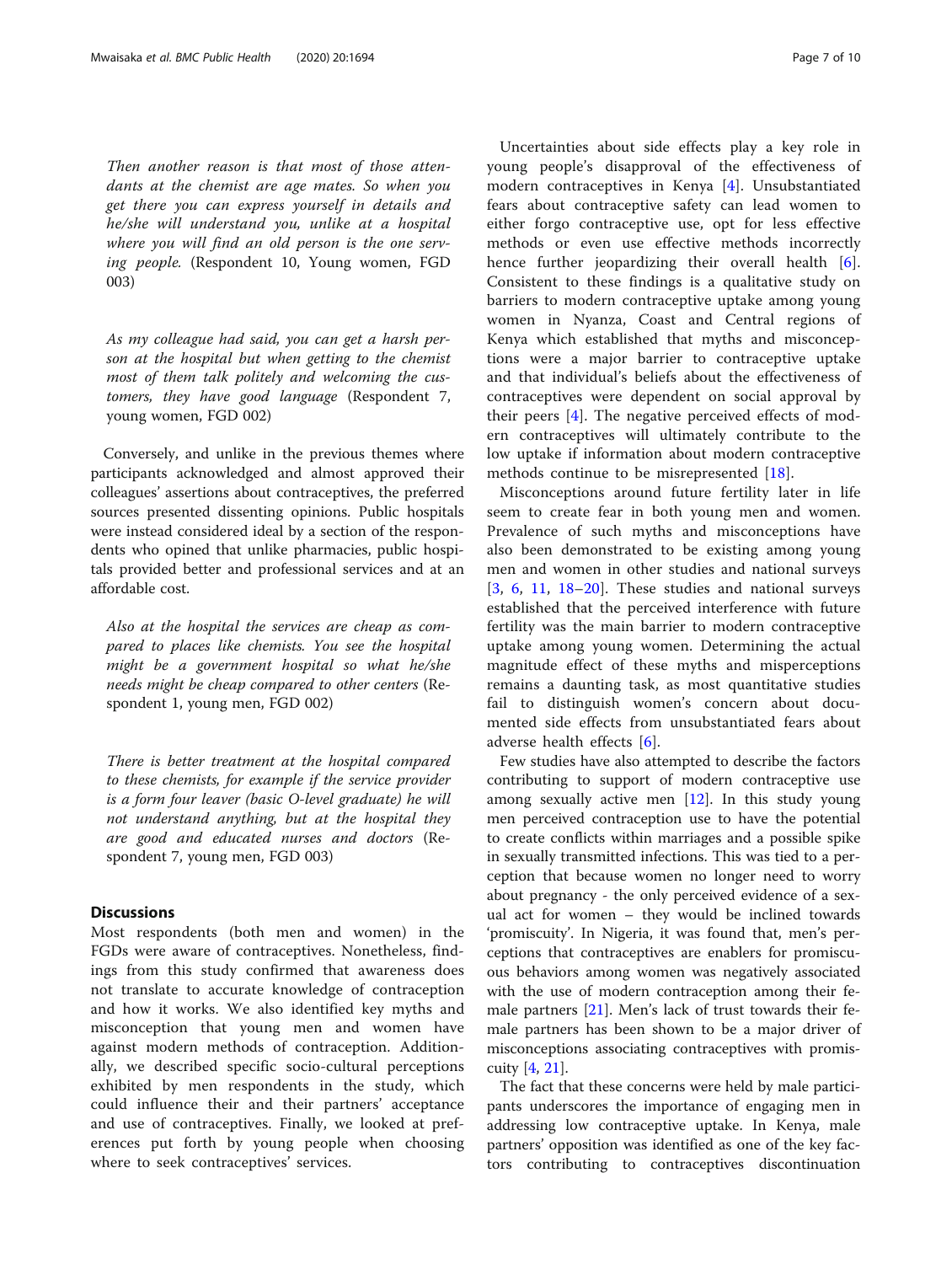tendencies [\[5](#page-8-0)]. Similarly, in an analysis of 2005–2009 Demographic Health Survey data from 21 African countries, it was established that gender norms and gender inequalities in the community were among the potential contributors to uptake or non-use of contraceptives [[18](#page-9-0), [22\]](#page-9-0). Men therefore need to be adequately involved and informed about contraceptives and their effects, as they remain important decision makers in contraceptive use [[12\]](#page-8-0).

As such, a critical strategy to reduce misinformation and increase uptake of contraception among young women is to increase avenues where young women and young men can get credible SRH information. Both national and county governments in Kenya and other SSA countries need to provide technical support and supervise the implementation of youth-friendly service interventions in public health facilities. For SRH services to be effective to young people, there is need for high quality reproductive health products, information and services, increased points of accessing SRH services for young people as well as provision of continuous health education, including comprehensive sexuality education, to help them win the war against societal taboos associated with SRH seeking behaviours [[13](#page-8-0), [18](#page-9-0)].

Other figures in young people's lives can also play an important role in normalizing their use of contraception. This study has established that, a section of young people perceived pharmacies' personnel as better placed to offer friendly contraceptive services compared to the public health facilities. With improved regulations and control of pharmacy services in Kenya, provision of contraception through pharmacies can help address significant barriers associated with young people's contraceptives uptake [\[23](#page-9-0)]. There is also evidence, for example that parent-youth communication on SRH is associated with young people's improved use of contraceptives [\[24](#page-9-0)]. Interventions which include parents and promote increased discussion within families therefore provide another interesting opportunity, with the potential to see significant positive influence on young people's sexual attitudes, value and beliefs regarding modern contraceptives [\[25](#page-9-0), [26](#page-9-0)]. In general, there is a need to push and advocate for the design of multilevel programs and interventions targeting young people, particularly young men with SRH information. For young men in particular, this entails going also to where they already gather outside the home, including: youth camps in churches and mosques, or popular media programs targeting young men in Kenya like 'Man Enough' and 'Man Talk'. Using these as information dissemination channels, can contribute to helping young men to understand their SRH roles and be well informed for them to act both individually and collectively to empower their female partners while improving their own SRH behavior.

Moreover, SRH communication programmes should focus on changing contraceptive norms among adolescent boys and girls before misconceptions set in [[6\]](#page-8-0). In addition to early comprehensive sexuality education, one solution to reach young men and women, as determined by several studies, is via direct client communication using a digital health interventions [[27](#page-9-0)–[31](#page-9-0)]. The focus for effective media should be on providing correct information as opposed to negating the myth while keeping the information simple with a compelling explanation to replace the existing myths and misconceptions  $[6]$  $[6]$ .

#### Study strengths and limitations

One significant strength of this study is in the way the FGDs were conducted where in-depth thoughts were first explored independently through vignettes using an anonymous individual activity. This individual reaction by study participants prior to the group discussions allowed each group to focus on issues they considered the most common in their community. This approach provided an expansive method in the analysis of views and feelings considered relevant in this study.

This study had certain limitations. Young people may have felt uncomfortable sharing their views on contraception, particularly if they were not confident in their knowledge. Moreover, they may have been uncomfortable or embarrassed to share myths and misconceptions, particularly if they felt unsure as to whether these were shared. We attempted to mitigate these by providing opportunities for participants to make individual contributions to the discussion. In addition, the use of vignettes allowed participants to place any myths/misconception on a fictional third party. Another limitation might be the eligibility criteria limiting participants by literacy levels, however, according to the KDHS of 2014 [[3\]](#page-8-0), literacy rates among 15–24 year olds in Kwale was more than 95%, a significant majority of young people in Kwale County can therefore read and write.

#### Conclusion

This study contributes to the larger literature on young people's myths and misconceptions preventing them from using modern contraceptives. Overall, these findings are consistent with other studies in SSA which imply that improved SRH literacy must include explicit attention to lingering contraception myths and misconceptions. Additionally, efforts to address SRH myths and misperceptions need to employ multifaceted approaches at both individual and community levels. Finally, genderspecific interventions to specifically reach out to young men with factual SRH information aimed at dispelling contraception misconceptions may go a long way towards making young men educated about and supportive of their partners' choice to use contraception.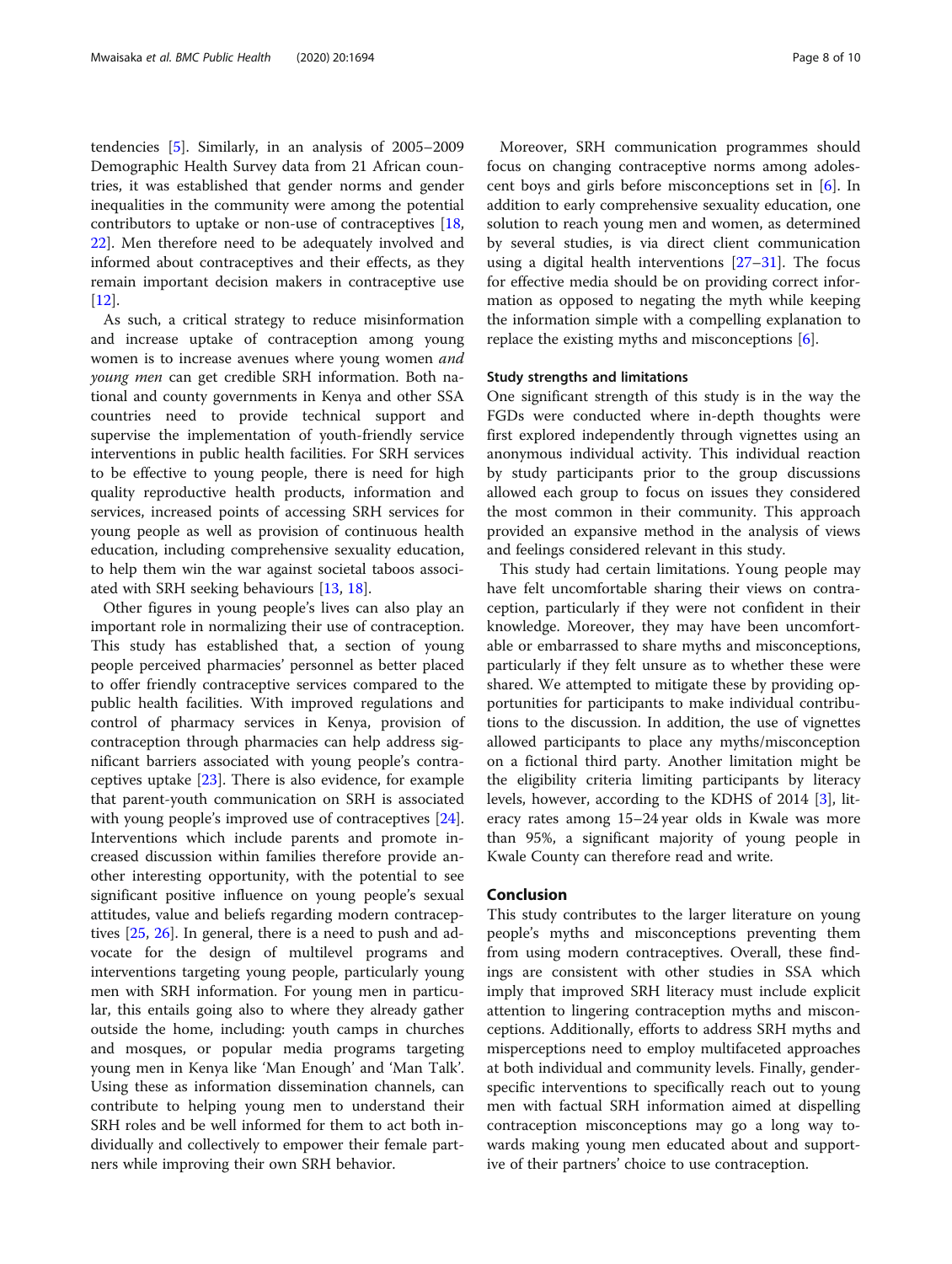#### <span id="page-8-0"></span>Supplementary Information

The online version contains supplementary material available at [https://doi.](https://doi.org/10.1186/s12889-020-09849-1) [org/10.1186/s12889-020-09849-1.](https://doi.org/10.1186/s12889-020-09849-1)

Additional file 1. Tool 1 Focus Group Discussion Guide for Youth [18-24]

#### Abbreviations

ARMADILLO: Adolescent/Youth Reproductive Mobile Access and Delivery Initiatives for Love and Life Outcomes; FGDs: Focus Group Discussions; KDHS: Kenya Demographic and Health Survey; SRH: Sexual and Reproductive Health; SSA: Sub Saharan Africa

#### Acknowledgements

We acknowledge Winnie Wangari for her work as a research assistant during the study implementation. We appreciate Nelly Marete for her technical advice and support during the writing of the manuscript.

#### Authors' contributions

MJ, GL, GP conceptualized the study. MJ, GL, GP, TM oversaw data collection. MJ took part in data analysis, MJ, GL, GP drafted the manuscript. TM, MC, WM, SH, OA, GP, MJ, GL provided critical input in the development and revision of the manuscript. All authors read and approved the final manuscript.

#### Funding

This work was supported by the UNDP/UNFPA/UNICEF/WHO/World Bank Special Programme of Research, Development and Research Training in Human Reproduction (HRP). The second author is employed by HRP and was a global coordinator of the study, and therefore involved in the study's overall design, interpretation of the data and drafting of this manuscript. Data collection and analysis, and this manuscript's development were led by the first/corresponding author and the rest of the International Centre for Reproductive Health, Kenya team. The first/corresponding author had full access to all the data in the study and final responsibility for the decision to submit for publication.

#### Availability of data and materials

The datasets used and analyzed in this study are available from the corresponding author upon request.

#### Ethics approval and consent to participate

Ethical clearance was obtained from World Health Organization Institutional Review Board (Protocol WHO A65892 core) and the Kenyatta National Hospital-University of Nairobi Ethics and Review Committee (KNH ERC P550/ 09/2014). All participants were aged above 18 years and they gave written informed consent to participate in the study.

#### Consent for publication

Not applicable.

#### Competing interests

The authors declare that they have no competing interests.

#### Author details

<sup>1</sup>International Centre for Reproductive Health, Mombasa, Kenya. <sup>2</sup>College of Health Sciences, University of Ghana, Accra, Ghana. <sup>3</sup>Department of Reproductive Health and Research including UNDP/UNFPA/UNICEF/WHO/ World Bank Special Programme of Research, Development and Research Training in Human Reproduction (HRP), World Health Organization, Geneva, Switzerland. <sup>4</sup>Swiss Tropical and Public Health Institute (Swiss TPH), Basel, Switzerland. <sup>5</sup>University of Basel, Basel, Switzerland. <sup>6</sup>National Council for Populations and Development, Nairobi, Kenya. <sup>7</sup>University of Nairobi, Nairobi, Kenya. <sup>8</sup>African Institute for Development Policy, Nairobi, Kenya. <sup>9</sup>Technical University of Mombasa, Mombasa, Kenya. <sup>10</sup>Ghent University, Ghent, Belgium.

#### References

- 1. Darroch S. Trends in contraceptive need and use in developing countries in 2003, 2008, and 2012: an analysis of national surveys. Lancet. 2013;18(381): 1756–62 Available from: [https://www.ncbi.nlm.nih.gov/pubmed/23683642.](https://www.ncbi.nlm.nih.gov/pubmed/23683642)
- 2. Ministry of Health Kenya. National Guidelines for Provision of Adolescent and Youth Friendly Services in Kenya. Kenya: Ministry of Health; 2016. Available from: [https://faces.ucsf.edu/sites/faces.ucsf.edu/files/](https://faces.ucsf.edu/sites/faces.ucsf.edu/files/YouthGuidelines2016.pdf) [YouthGuidelines2016.pdf.](https://faces.ucsf.edu/sites/faces.ucsf.edu/files/YouthGuidelines2016.pdf)
- 3. Kenya National Bureau of Statistics. Kenya Demographic and Health Survey 2014. Nairobi; 2015. Available from: [https://dhsprogram.com/pubs/pdf/fr3](https://dhsprogram.com/pubs/pdf/fr308/fr308.pdf) [08/fr308.pdf.](https://dhsprogram.com/pubs/pdf/fr308/fr308.pdf)
- 4. Ochako R, Mbondo M, Aloo S, Kaimenyi S, Thompson R, Temmerman M, et al. Barriers to modern contraceptive methods uptake among young women in Kenya: A qualitative study. BMC Public Health. 2015;15(118) Available from:. [https://doi.org/10.1186/s12889-015-1483-1.](https://doi.org/10.1186/s12889-015-1483-1)
- 5. Burke HM, Ambasa-Shisanya C. Qualitative contraceptives among users and salient reference groups in Kenya. Afr J Reprod Health. 2011;15(2):67–78 Available from: [https://www.ncbi.nlm.nih.gov/pubmed/?term=Qualitative+](https://www.ncbi.nlm.nih.gov/pubmed/?term=Qualitative+contraceptives+among+users+and+salient+reference+groups+in+Kenya) [contraceptives+among+users+and+salient+reference+groups+in+Kenya](https://www.ncbi.nlm.nih.gov/pubmed/?term=Qualitative+contraceptives+among+users+and+salient+reference+groups+in+Kenya).
- 6. PATH. Outlook on reproductive health: countering myths and misperceptions about contraceptives. Seattle; 2015. Available from: [https://](https://path.azureedge.net/media/documents/RH_outlook_myths_mis_june_2015.pdf) [path.azureedge.net/media/documents/RH\\_outlook\\_myths\\_mis\\_june\\_2015.](https://path.azureedge.net/media/documents/RH_outlook_myths_mis_june_2015.pdf) [pdf](https://path.azureedge.net/media/documents/RH_outlook_myths_mis_june_2015.pdf).
- 7. Singh S, Bankole A, Darroch J. The impact of contraceptive use and abortion on fertility in sub-Saharan Africa: Estimates for 2003–2014. Popul DEv Rev. 2017;43:141–65 Available from: [https://www.ncbi.nlm.nih.gov/pmc/](https://www.ncbi.nlm.nih.gov/pmc/articles/PMC6034699/pdf/nihms957971.pdf) [articles/PMC6034699/pdf/nihms957971.pdf.](https://www.ncbi.nlm.nih.gov/pmc/articles/PMC6034699/pdf/nihms957971.pdf)
- 8. Gueye A, Speizer IS, Corroon M, Okigbo CC. Belief in family planning myths at the individual and community levels and modern contraceptive use in urban Africa. Int Perspect Sex Reprod Health. 2015;41(4):191–9 Available from: [https://www.guttmacher.org/sites/default/files/article\\_files/4119115.](https://www.guttmacher.org/sites/default/files/article_files/4119115.pdf) [pdf](https://www.guttmacher.org/sites/default/files/article_files/4119115.pdf).
- 9. Machiyama K, Huda FA, Ahmmed F, Odwe G, Obare F, Mumah JN, et al. Women 's attitudes and beliefs towards specific contraceptive methods in Bangladesh and Kenya. Reprod Health. 2018;15(75) Available from. [https://](https://doi.org/10.1186/s12978-018-0514-7) [doi.org/10.1186/s12978-018-0514-7.](https://doi.org/10.1186/s12978-018-0514-7)
- 10. Meskele M, Mekonnen W. Factors affecting women's intention to use long acting and permanent contraceptive methods in Wolaita Zone, Southern Ethiopia: A cross-sectional study. BMC Womens Health. 2014;14(109) Available from: <https://www.ncbi.nlm.nih.gov/pmc/articles/PMC4237819/>.
- 11. Thummalachetty N, Mathur S, Mullinax M, Decosta K, Nakyanjo N, Lutalo T, et al. Contraceptive knowledge, perceptions, and concerns among men in Uganda. BMC Public Health. 2017;17(792) Available from: [https://www.ncbi.](https://www.ncbi.nlm.nih.gov/pubmed/29017539) [nlm.nih.gov/pubmed/29017539.](https://www.ncbi.nlm.nih.gov/pubmed/29017539)
- 12. Ochako R, Temmerman M, Mbondo M, Askew I. Determinants of modern contraceptive use among sexually active men in Kenya. Reprod Health. 2017;14(56) Available from. [https://doi.org/10.1186/s12978-017-0316-3.](https://doi.org/10.1186/s12978-017-0316-3)
- 13. Reproductive Health Supplies Coalition. Young people and contraceptive access. Brussels; 2017. Available from: [https://www.rhsupplies.org/fileadmin/](https://www.rhsupplies.org/fileadmin/uploads/rhsc/Uploads/Other/Young_People_and_Contraceptive_Access_-_An_advocacy_and_communications_handbook.pdf) [uploads/rhsc/Uploads/Other/Young\\_People\\_and\\_Contraceptive\\_Access\\_-\\_](https://www.rhsupplies.org/fileadmin/uploads/rhsc/Uploads/Other/Young_People_and_Contraceptive_Access_-_An_advocacy_and_communications_handbook.pdf) [An\\_advocacy\\_and\\_communications\\_handbook.pdf.](https://www.rhsupplies.org/fileadmin/uploads/rhsc/Uploads/Other/Young_People_and_Contraceptive_Access_-_An_advocacy_and_communications_handbook.pdf)
- 14. Sedgh G, Ashford LS, Hussain R. Unmet Need for Contraception in Developing Countries: Examining Women's Reasons for Not Using a Method. Guttmacher Inst. 2016:31–3 Available from: [https://www.](https://www.guttmacher.org/report/unmet-need-for-contraception-in-developing-countries) [guttmacher.org/report/unmet-need-for-contraception-in-developing](https://www.guttmacher.org/report/unmet-need-for-contraception-in-developing-countries)**countries**
- 15. Gonsalves L, Hindin MJ, Bayer A, Carcamo CP, Gichangi P, Habib N, et al. Protocol of an open, three-arm, individually randomized trial assessing the effect of delivering sexual and reproductive health information to young people (aged 13-24) in Kenya and Peru via mobile phones: adolescent/youth reproductive mobile access and delivery initiative for love and life outcomes (ARMADILLO) study stage 2. Reprod Health. 2018;15(1):1–12.
- 16. Gonsalves L, L'Engle KL, Tamrat T, Plourde KF, Mangone ER, Agarwal S, et al. Adolescent/Youth Reproductive Mobile Access and Delivery Initiative for Love and Life Outcomes (ARMADILLO) Study: formative protocol for mHealth platform development and piloting. Reprod Health. 2015;12(67) Available from:. <https://doi.org/10.1186/s12978-015-0059-y>.